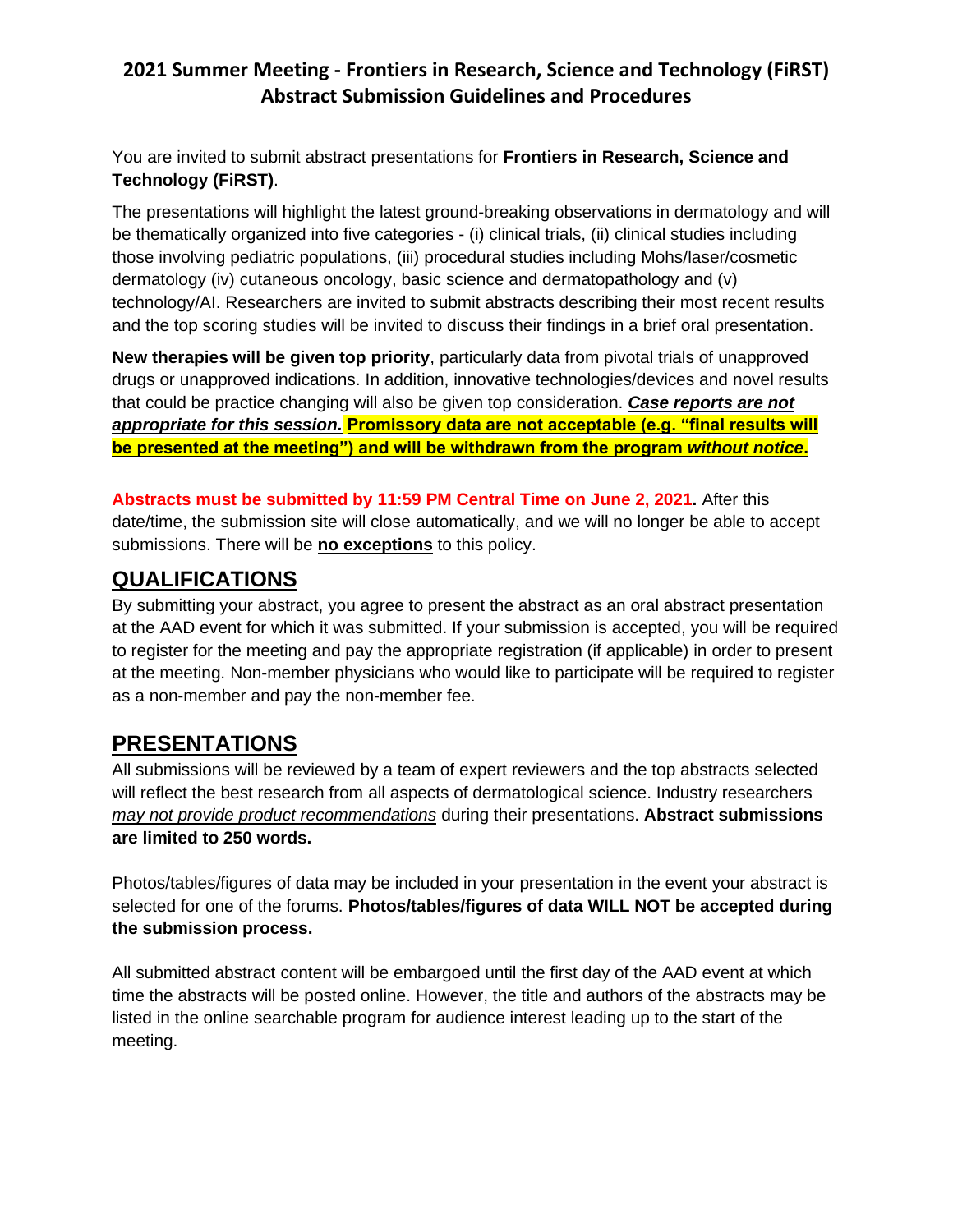# **GRADING OF ABSTRACTS**

Abstracts submitted will be reviewed and graded via a blind review process. No identifiable information (e.g. institution names) is included in the review process. Abstracts should clearly identify the background, approach, results, innovation, and relevance of their research to dermatology. Priority will be given to new therapies (particularly data from pivotal trials of unapproved drugs or unapproved indications), large epidemiological or genetic studies that shed light on disease risk, biomarker or molecular studies that have translational impact and basic science analyses that offer insight into disease mechanism.

When submitting your abstracts, it should be organized with the following information:

- Background and/or rationale for invention
- Type of Study (e.g., case/control study, phase III trial, etc)
- Methods or design
- Results (include p values and statistical test if appropriate). Abstracts will be judged only on results provided in the submission.
	- o **Promissory data are not acceptable (e.g. "final results will be presented at the meeting") and will be withdrawn from the program** *without notice***.**
- Conclusion

References should be submitted in the reference section of the online submission form and are not counted in the word count.

# **ELIGIBLITY REQUIREMENTS**

- 1. All members of the Academy are invited to submit abstracts for review and selection.
- 2. Non-member researchers and scientists and guests from outside the United States are welcome to submit abstracts provided they are submitted in English.
- 3. The Academy encourages medical students, residents, and fellows to present new material at the Annual Meeting.
- 4. Applications must be submitted online. Incomplete, faxed, or late entries will not be accepted.
- 5. General guidelines for content
	- a. **Clinical Trials**: first-in-class early phase studies and large phase II/III pivotal studies. Biomarker studies are eligible if these are not exploratory in nature and if these point to improved therapeutic choice based on efficacy or safety
	- b. **Clinical research/pediatric studies**: Substantial case series, large case/control studies with appropriate statistics; small therapeutic trials in the pediatric population. Large prospective trials with children may be submitted to the Clinical Trial session. Cancer epidemiology studies may also be submitted to the Cutaneous Oncology/Basic Science/Dermatopathology session.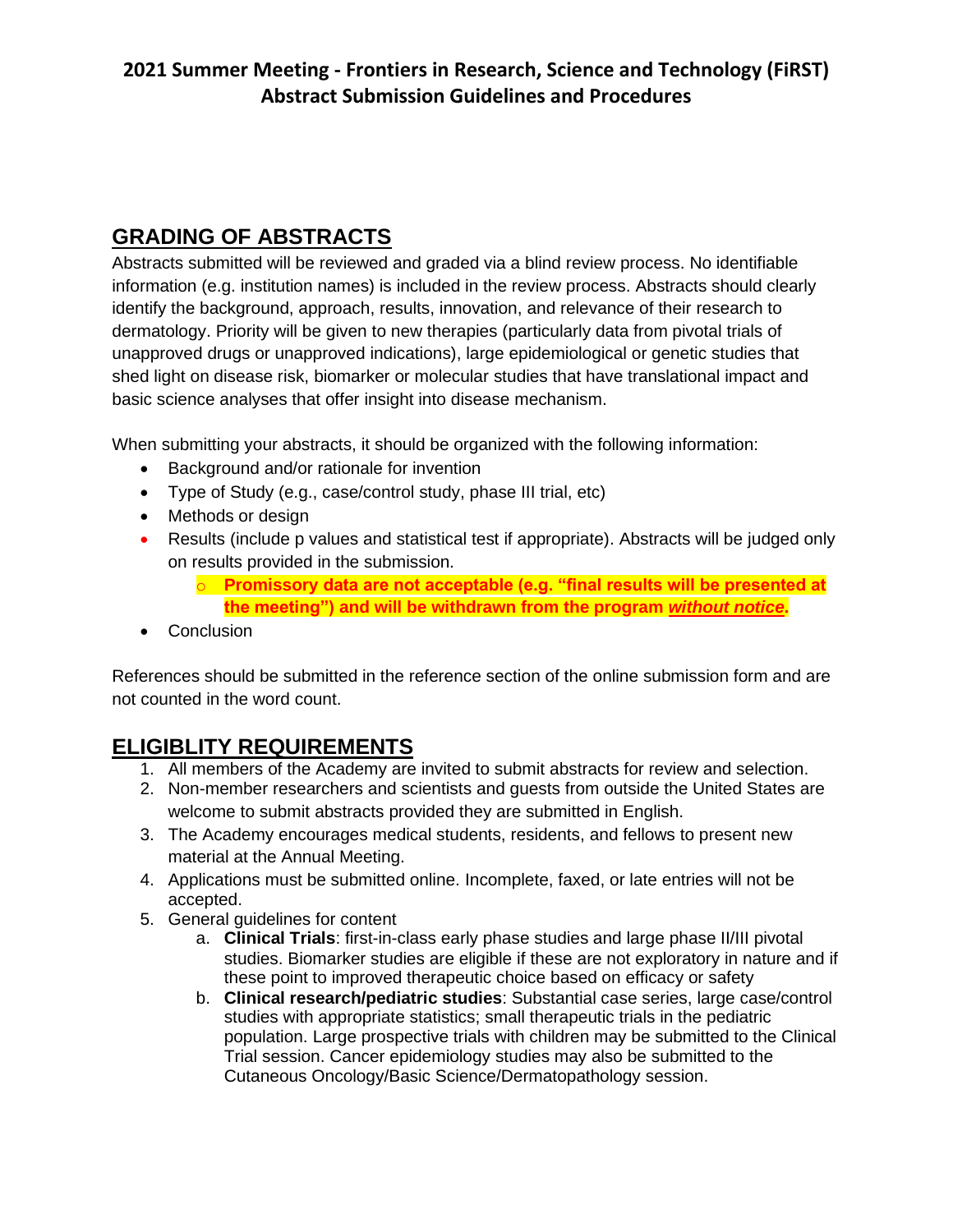# **2021 Summer Meeting - Frontiers in Research, Science and Technology (FiRST) Abstract Submission Guidelines and Procedures**

- c. **Procedural/cosmetic dermatology**: advances in Mohs micrographic surgery; clinical trials of cosmetic devices (including lasers) or medications or combinations thereof; clinical research into cosmetic disorders.
- d. **Cutaneous Oncology/Basic Science/Dermatopathology**: epidemiological studies that help define skin cancer risk or causation, small therapeutic trials in skin malignancies, biomarker studies in all aspects of dermatology, basic science

studies about skin disease mechanism, novel genomic analyses of pathology tissue, novel diagnostics (e.g. molecular) in dermatopathology.

- e. **Technology/Artificial Intelligence/Healthcare systems**: studies which deploy technology to fill a clinical gap or which improve healthcare delivery, testing of novel devices in humans or clinical settings, performance of innovative software including mobile technology and game changing AI systems.
- 6. By submitting the abstract, the Primary Author listed on the initial submission agrees to present the abstract as an oral presentation the event.
	- a. **DO NOT** submit an abstract for consideration if you know you are not willing to present in person.
	- b. It is the responsibility of the primary author to inform the AAD in the event that he/she cannot present and provide an alternate presenter if possible.
	- c. Only a co-author listed on the original submission will be accepted as an alternate presenter. MAKE SURE ALL AUTHORS ARE INCLUDED IN THE ORIGINAL SUBMISSION AND ARE LISTED IN THE ORDER YOU WOULD LIKE THEM TO APPEAR, as you are unable to edit the submission after the deadline.
	- d. There is a limit of 10 authors plus the Primary Author per submission (11 total). **i. At least one author listed on the submission should be a current AAD member.**
- 7. If your submission is accepted, you will be required to register to attend the meeting and pay the appropriate registration.
- 8. Applicants are required to disclose any financial relationships with commercial companies. In the event an author has no financial relationships, they must add a comment that states, 'Author has no relevant financial relationships to disclose'.

#### **What is Not Eligible for Submission:**

- 1. An abstract is ineligible for consideration if it reports work that has been published or was accepted for publication as a manuscript that will be published **prior** to the scheduled presentation time at the AAD Meeting.(e.g., full-length article, brief report, case report, concise communication or letter to the editor, in press articles, etc.) o Manuscripts under revision are eligible.
- 2. Applicants should not submit abstracts that include material that has already been presented at previous Academy meetings or other scientific meetings within the United States or abroad.
- 3. The same study should not be submitted as multiple abstracts. Abstracts that appear as more than one version of a single study will be withdrawn without notice.
- 4. Submissions will be withdrawn without notice if they utilize any materials/slides that have been created by a commercial entity and include promotional messages and/or corporate logos. QR codes are acceptable in the final presentations if they do not link to any promotional messaging or logos.